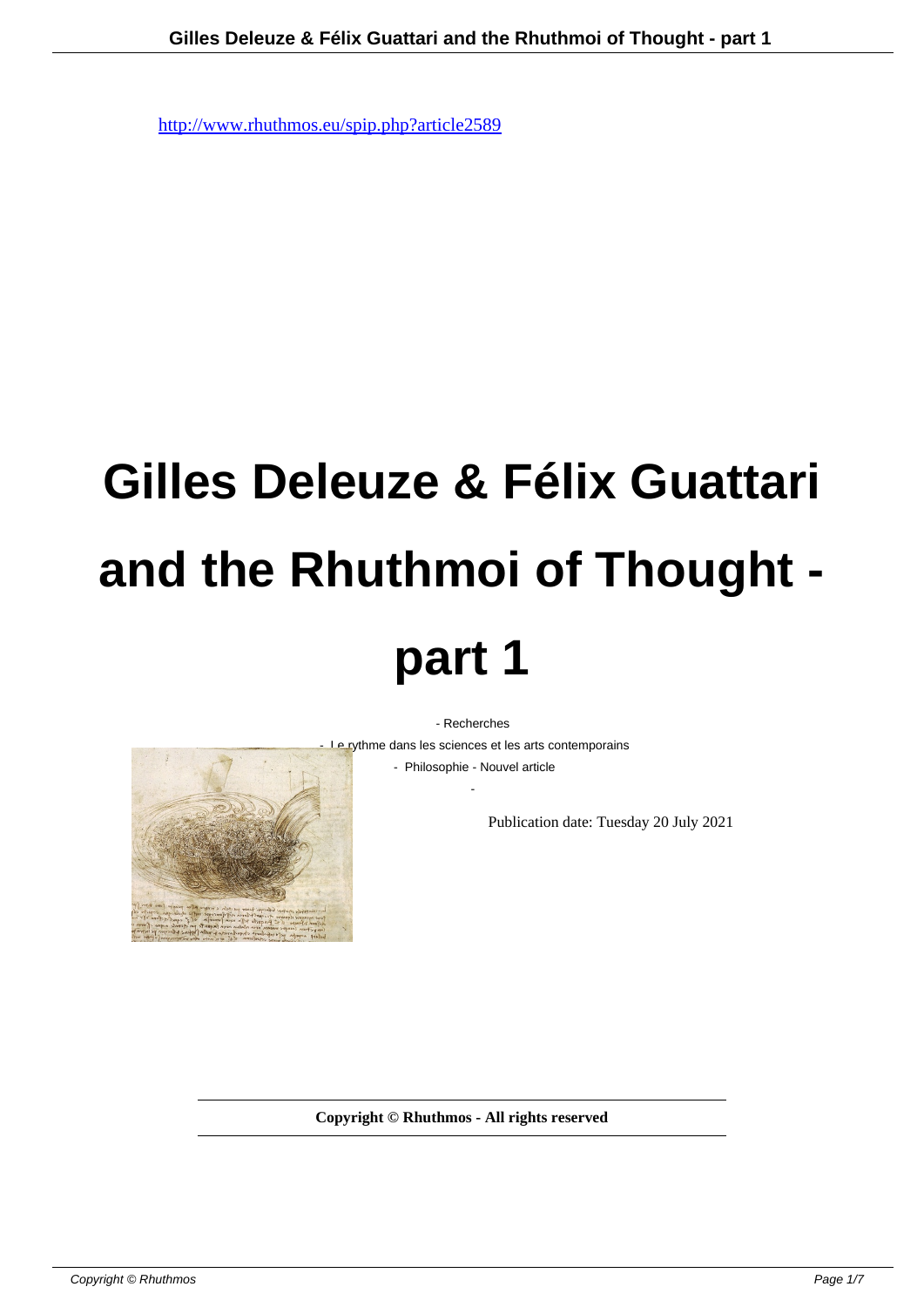### Sommaire

- Deleuze and Guattari in the Rhythmic Constellation
- Roots and Trees, Fragments and Cycles as Antirhuthmoi

### Prev[ious chapter](http://www.rhuthmos.eu/spip.php?page=article_pdf&id_article=2589#outil_sommaire_0)

It is striking that one of the most fundamental issues of our study one of those that will explain both the [commonalities an](http://www.rhuthmos.eu/spip.php?article2736)d the insurmountable divides within the rhythmic constellationalready appears in the very first pages of A Thousand Plateaus, which tackle a famous question raised by Aristotle in his founding work Poetics: that of mímêsis. As one may remember, Aristotle did not conceive of literature as a mere imitation or reproduction of reality by poets, but considered that it provided an actual re-production of it, that was simultaneously enlightening concerning the forms which were at work within it, and creative or open to unknown forms of life (see Vol. 1, p. 103 sq.). Although they dismissed the role of the poet a little too quickly and did not mention that of rhythm which, for Aristotle, was fundamental in this case, Deleuze and Guattari shared his interest both in the way of flowing of the text and in its intrinsic pragmatic power.

## **Deleuze and Guattari in the Rhythmic Constellation**

A "book," they emphasized, was not about something nor by somebody; it had "neither object nor subject"; it was merely made of "variously formed matters" that "worked" together while remaining totally exterior to each other (p. 3). These various matters, developing according to their own relative "intensity" and "speed," constituted an " agencement - assemblage" that was not to be attributed to a common subject (p. 4). In other words, the text be it philosophical or literary, because there was no distinction here to be made possessed its own materiality, its own dynamic and its own embedded pragmatic power, that equated it to a "machine." It was neither a picture of the world, nor an expression of the subject, it was a machinery in its own right.

 According to Deleuze and Guattari, this "machinic assemblage" looked at first, i.e. from a structural or systemic perspective, as "a kind of organism, a signifying totality or determination attributable to a subject," i.e. here to a biographical entity. But one could also perceive in it, from the opposite perspective based on what they called a " body without organs," i.e. the body as sheer vector of molecular energy without regard to its physiological organization [1], an anti-systemic power that was "continually dismantling the organism, causing asignifying particles or pure intensities to pass or circulate, and attributing to itself subjects that it leaves with nothing more than a name as the trace of an intensity" (p. 4). The dynamic "matters" composing a text had thus two faces: one firm and systemic, the other dynamic and corpuscular or molecular. While presenting itself as a totality, the text was made of fluxes of "par[tic](#nb1)les" they did not explain at that point what they meant by that that translated into culture the ever new energies of life and filled up with non-biographical contents the names of its writers (p. 4).

 Consequently, a text was not a device used for referring to things and ideas, as in traditional theory of meaning; it was just a "little functioning machine" that produced its effects by connecting its assemblages supported by the fluxes of a particular "body without organs" to other assemblages supported, in turn, by fluxes spilling from other "bodies without organs." Meaning was not based on a dualistic referential movement but on a monist and horizontal connection process between wandering energies and intensities.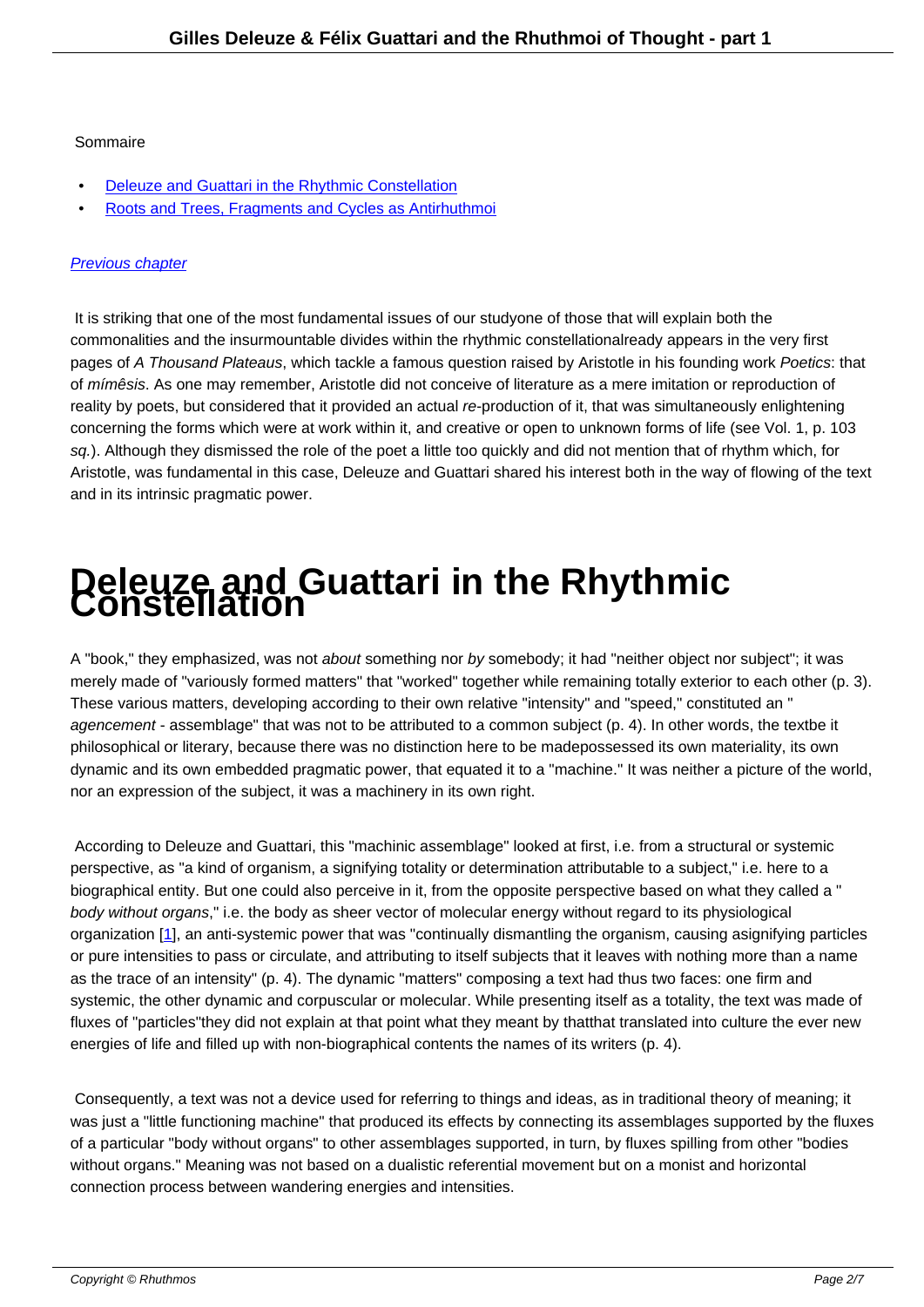As an assemblage, a book has only itself, in connection with other assemblages and in relation to other bodies without organs. We will never ask what a book means, as signified or signifier; we will not look for anything to understand in it. We will ask what it functions with, in connection with what other things it does or does not transmit intensities, in which other multiplicities its own are inserted and metamorphosed, and with what bodies without organs it makes its own converge. A book exists only through the outside and on the outside. A book itself is a little machine. (A Thousand Plateaus, 1980, trans. B. Massumi, 1987, p. 4)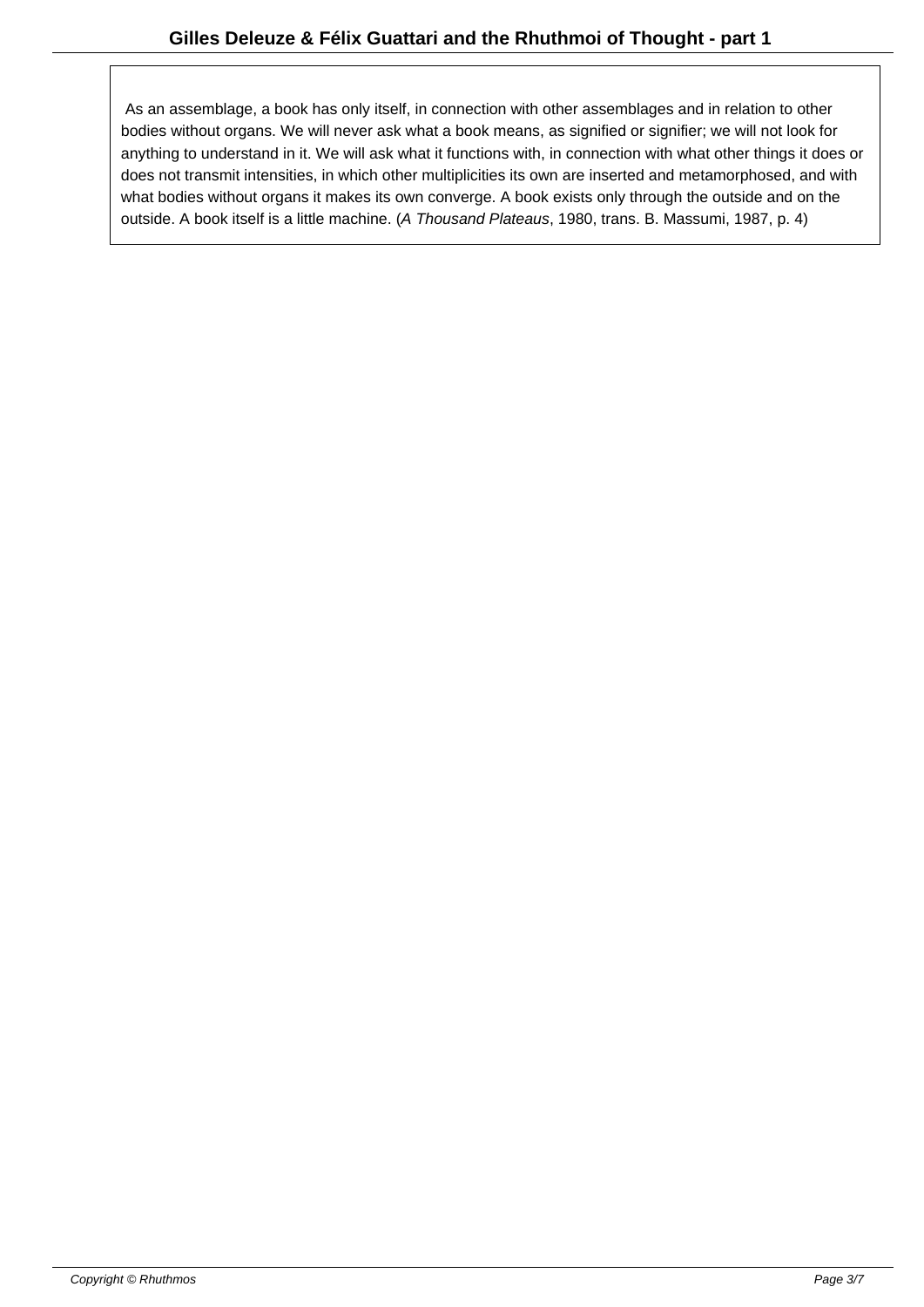Philosophy was not different here from literature. Noticeably, to illustrate this view, Deleuze and Guattari did not take any philosophical example but referred instead to Kafka and Kleist.

 But when one writes, the only question is which other machine the literary machine can be plugged into, must be plugged into in order to work. Kleist and a mad war machine, Kafka and a most extraordinary bureaucratic machine... (A Thousand Plateaus, 1980, trans. B. Massumi, 1987, p. 4)

Thus, the very first lines of A Thousand Plateaus already gave some clues about Deleuze and Guattari's particular position in the rhythmic constellation, which, as a matter of fact, could be quite legitimately considered as they themselves suggestedas "what it function[ed] with, in connection with what other things it [did] or [did] not transmit intensities, in which other multiplicities its own [were] inserted and metamorphosed."

 To begin with, one cannot help noticing their choice to start their journey by introducing the very concept of "machine" that was one of the first concepts crafted by Guattari but that had also topped Morin's recent theoretical construction. Just as for Morin, this notion denoted for them the necessity to overcome the limitation of those of "structure" and "system," which lacked fabrication and creation powers. As we will see, they ulteriorly largely expanded it by developing the concept of "war machine" that was completely alien to Morin, but they still shared with him a common anti-structuralist-systemist view based on the same concern for activity and creativity.

Secondly, since they hinted at Aristotle's Poetics, these lines suggested another quite unexpected proximity. Whereas Morin fell short of taking text and literature into account, Deleuze and Guattari were fully aware of their importance. They shared this view with Henri Meschonnic, who had already published since 1970 a series of essays and whose Critique du rythme. Pour une anthropologie historique du langage was to be published only two year after. As we will see, Deleuze and Guattari opposed Meschonnic on the primacy he gave to language, on the status of anthropology, and on the difference between literature and philosophy, but, as these first lines of the book plainly suggested, they nevertheless shared his refutation of the dualistic referential theory of meaning, his opposition to structuralism, his attention to the pragmatic power of texts, and, last but not least, his rejection of the biographical concept of subjectivity. For him as for Deleuze and Guattari, the subject was not to be reduced to the individual author of the text but was, on the contrary, what was induced by the text's activity and launched towards new readers as a transsubject.

 As we will see, other contact points were soon to emerge, if not with Lefebvre's rhythmic critique of everyday life and Barthes' plea for idiorrhythmy, at least with Foucault's and Serres' recent reflections on rhythmic discipline and ancient rhuthmic materialism, to which they would in fact often explicitly refer in the book.

 At the same time, Deleuze and Guattari stood in a very special position within the constellation. Like many other stars, if I may say so, they were critical of any theory based on reflection. Doing philosophy or theory was not to be reduced to painting an image of Heaven or to representing the organization and becoming of the World. Like others, they claimed that the only possible way to know the real was by intertwining the flows of the thought and those of the world. However, whereas Lefevbre advocated a dialectic approach and Morin a spiraloid movement between observer and phenomena that was meant to get as close as possible to the truth of the being, they rejected any permanent method to the benefit of random experiments and interpretations, and ditched the very idea of searching for a definitive truth as a remain of religious and metaphysical spirit. For them the ultimate truth of the interpretation was not only unreachable but also much less important as its efficiency. Deleuze and Guattari moved away from the scientific attachment to the value of truth, which remained essential for Lefebvre, Morin or even Meschonnic, and replaced it, in a pure Nietzschean spirit, with the value of action and change, which they shared with Foucault, Barthes and Serres.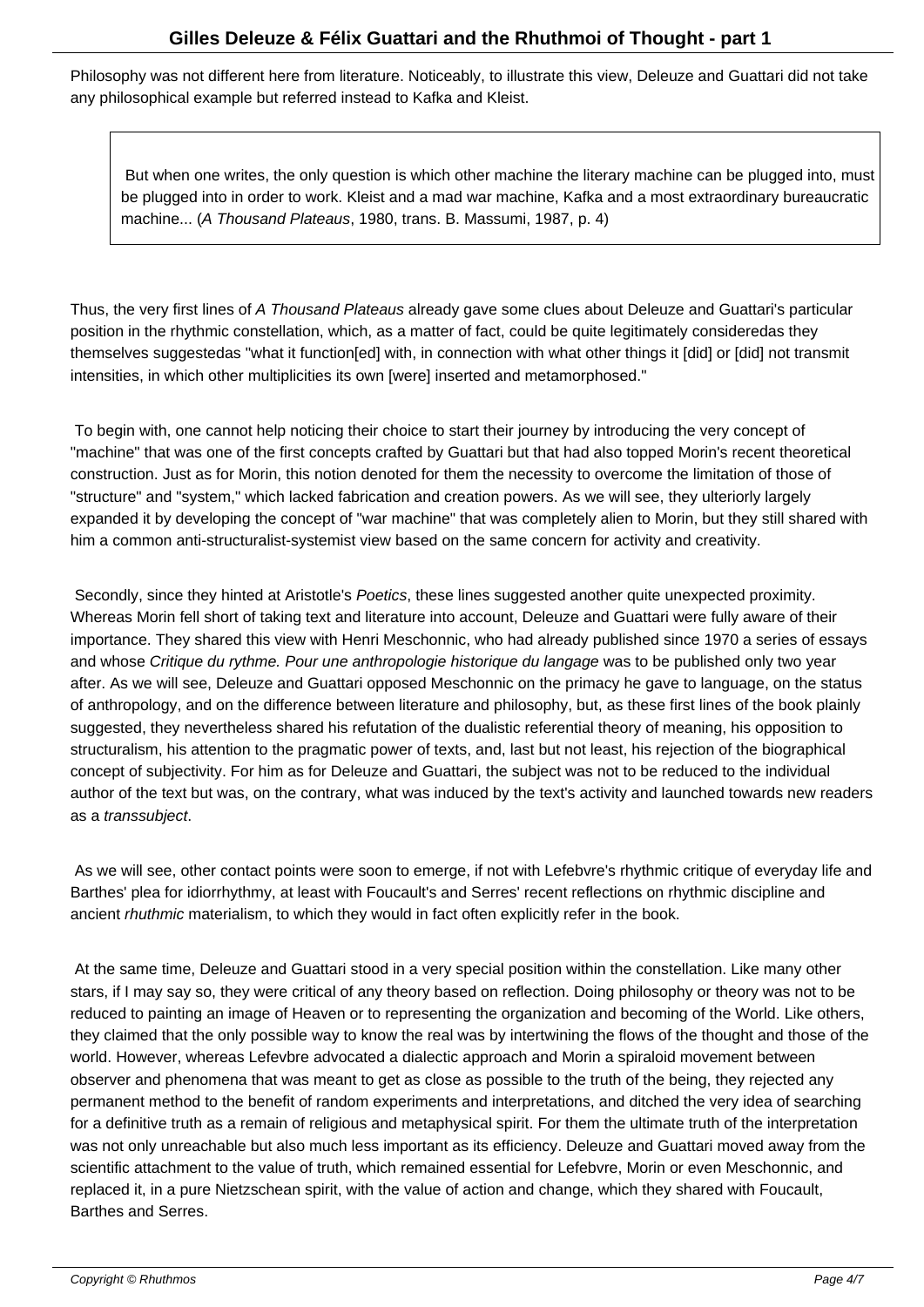### **Roots and Trees, Fragments and Cycles as Antirhuthmoi**

Once this very first step had been taken, Deleuze and Guattari differentiated between three types of "books"but we may as well say of "theories." First, the "root-book" or root-theory organized as a tree or, more simply, based on a common root, and anchored in the belief that the theory should "reflect" or "imitate the world, as art imitates nature," through its "dichotomous" system of ramification. Instead of shedding light on the real play of multiplicities and assemblages, this type of theory reduced multiplicity first to a series of dichotomies then to "a strong principal unity." It thus operated a kind of artificial "spiritualization" of the world (p. 5).

 But the book as a spiritual reality, the Tree or Root as an image, endlessly develops the law of the One that becomes two, then of the two that become four. . . Binary logic is the spiritual reality of the root-tree. (A Thousand Plateaus, 1980, trans. B. Massumi, 1987, p. 5)

Saussurian and Chomskyan linguistics, Lacanian psychoanalysis, structuralism and even information science were given as examples of this rather traditional way to do science and to think according to "a binary logic and biunivocal relationships" (p. 5).

 The second type of theory, typical of 19th and 20th century modernisms, was based on a "radicle-system, or fascicular root." This time, Deleuze and Guattari noticed, "the principal root has aborted, or its tip has been destroyed" and "an immediate, indefinite multiplicity of secondary roots grafts onto it and undergoes a flourishing development" (p. 5). Nietzsche's aphoristic philosophy, Joyce's multiple root words writing, or Burroughs' cut-ups, were given as examples of this second type. All meant to shatter the traditional primacy of unity and totality to the benefit of multiplicity, but their efforts, Deleuze and Guattari argued, had actually been quite unsuccessful. Due to the constitution of larger "cycles" re-integrating at an upper level what had been first disintegrated at the local level, the multiplicity that had been superficially retrieved in the object was again totally negated in the subject.

 Joyce's words, accurately described as having "multiple roots," shatter the linear unity of the word, even of language, only to posit a cyclic unity of the sentence, text, or knowledge. Nietzsche's aphorisms shatter the linear unity of knowledge, only to invoke the cyclic unity of the eternal return, present as the nonknown in thought. This is as much as to say that the fascicular system does not really break with dualism, with the complementarity between a subject and an object, a natural reality and a spiritual reality: unity is consistently thwarted and obstructed in the object, while a new type of unity triumphs in the subject. (A Thousand Plateaus , 1980, trans. B. Massumi, 1987, p. 6)

While this kind of writing and theorizing was supposed to definitely get rid of the traditional metaphysical perspective, it actually, Deleuze and Guattari claimed, maintained the primacy of unity and totality.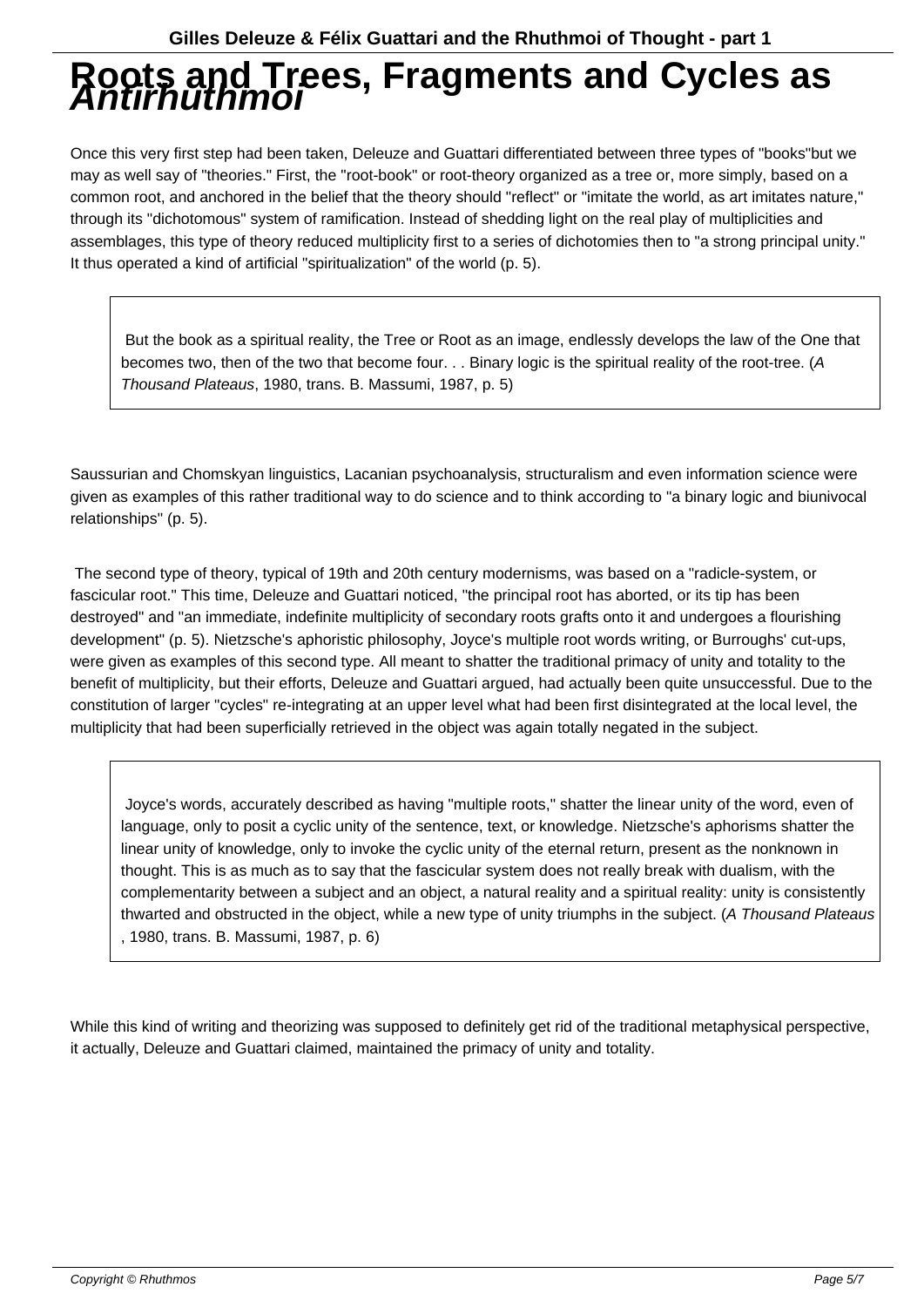That is why the most resolutely fragmented work can also be presented as the Total Work or Magnum Opus. Most modern methods for making series proliferate or a multiplicity grow are perfectly valid in one direction, for example, a linear direction, whereas a unity of totalization asserts itself even more firmly in another, circular or cyclic, dimension. Whenever a multiplicity is taken up in a structure, its growth is offset by a reduction in its laws of combination. The abortionists of unity are indeed angel makers, doctores angelici, because they affirm a properly angelic and superior unity. (A Thousand Plateaus, 1980, trans. B. Massumi, 1987, p. 6)